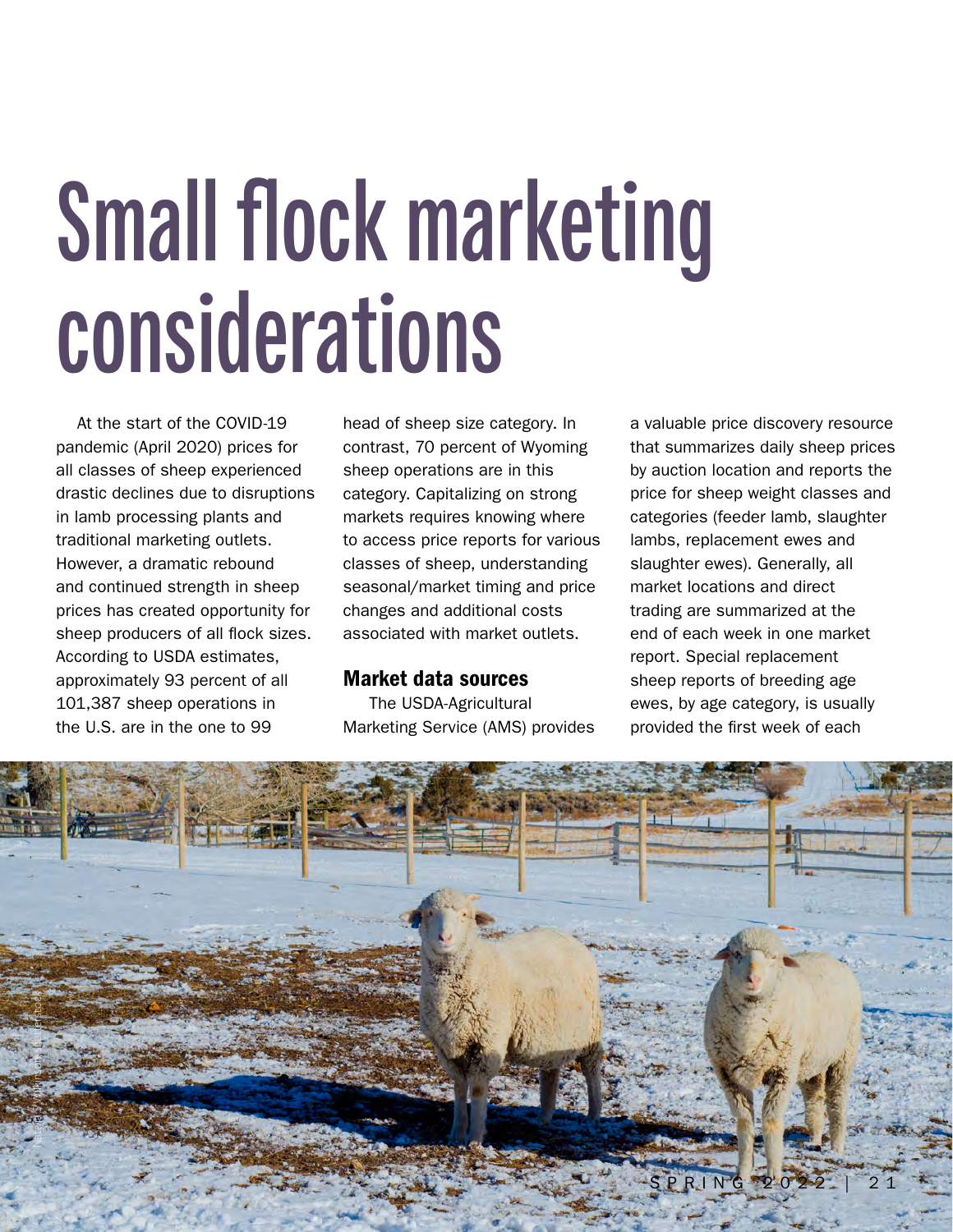month. Whether selling direct to a buyer or planning on delivery to auction, USDA reports are the unbiased basis for negotiating prices. These USDA-AMS sheep specific reports can be accessed at https://bit.ly/USDA-AMS-Sheep.

Prices are reported per hundred weights (CWT) but can be easily converted to price per pound by dividing the price per hundred weights by 100. For example, if the USDA AMS price report states the slaughter ewe price per CWT is \$128, simply divide \$128 by 100  $($128 \div 100 = $1.28$  per pound). Assuming the slaughter ewe weighs 160 lbs. the total revenue would be \$204.80 (160 × \$1.28). Additional deductions from the total amount may include a three to five percent commission on the total sale amount, yardage fee (\$0.50 to \$1.00 per head per day), insurance, vet inspection and \$0.42 first handler assessment (lamb checkoff).

# Costs to consider

The costs associated with transporting sheep to a market outlet should be calculated. This cost is based on the distance to market outlet, trailer size and number of sheep on trailer. This will range anywhere from \$1.35 to \$7.00 per loaded mile, according to regional custom livestock hauling rates. Coordinating with other sheep producers to optimize the number of sheep being hauled to market is a good strategy to cost-share shipping expenses when there is still room on the trailer.

The animal weight loss from transportation often referred to as "shrink" is an additional cost not always accounted for. This weight loss is the result of manure and urine loss during transit. Research has determined the majority of "shrink" will occur in the first 12 hours of transport and will range from one to four percent in transportation less than six hours but can be as much as 6–12 percent for longer distance transportation. At current market prices (\$2.20/lb.), a 90 lb. lamb with a four percent shrink during transport would be a \$7.92 reduction in value before

being sold. In these instances, coordinating with the sale outlet to house animals 24 to 48 prior to sale is a good strategy to allow lambs to reacclimate and re-gain any shrink.

### Marketing options

 Negotiating prices directly with lamb feeders and processors has become more common, especially with larger operations. These marketing opportunities will range from a cash price on delivery to longer term negotiated contracts with price slides depending on weight of sheep. Maintaining relationships with your state and regional sheep industry association and neighboring producers can help keep you informed of these lesser-known marketing opportunities. See Table 1 for common sheep market outlets for Wyoming sheep producers.

 Although auctions represent a common marketing strategy, private treaty sales and other direct marketing opportunities abound for smaller flocks especially with the help of social

| <b>Livestock Auctions</b>           | Location            | <b>Frequency</b><br>of Sales | <b>Classes</b><br>of Sheep <sup>1</sup> | <b>USDA Reports</b><br>(Yes/No) |
|-------------------------------------|---------------------|------------------------------|-----------------------------------------|---------------------------------|
| <b>Centennial Livestock Auction</b> | Fort Collins, CO    | Weekly (Wednesday)           | All                                     | Yes                             |
| St. Onge Livestock                  | Newell, SD          | Weekly (Thursday)            | All                                     | <b>Yes</b>                      |
| <b>Public Auction Yards</b>         | <b>Billings, MT</b> | <b>Bimonthly (Monday)</b>    | All                                     | <b>Yes</b>                      |
| <b>Video/Internet Auctions</b>      |                     |                              |                                         |                                 |
| <b>Equity Cooperative</b>           | Baraboo, WI         | Thursday                     | <b>Varies</b>                           | <b>Yes</b>                      |
| Northern Livestock                  | Billings, MT        | Seasonal                     | Varies                                  | Yes                             |
| <b>Superior Livestock Auction</b>   | Fort Worth, TX      | Seasonal                     | Varies                                  | <b>Yes</b>                      |
| Western Video                       | Cottonwood, CA      | Seasonal                     | Varies                                  | Yes                             |

 $^{\rm 1}$ Classes of sheep offered can vary seasonally across all auction outlets and seasons. Targeting breeding stock to specific advertised sales is most advantageous.

### Table 1. Common sheep market outlets for Wyoming sheep producers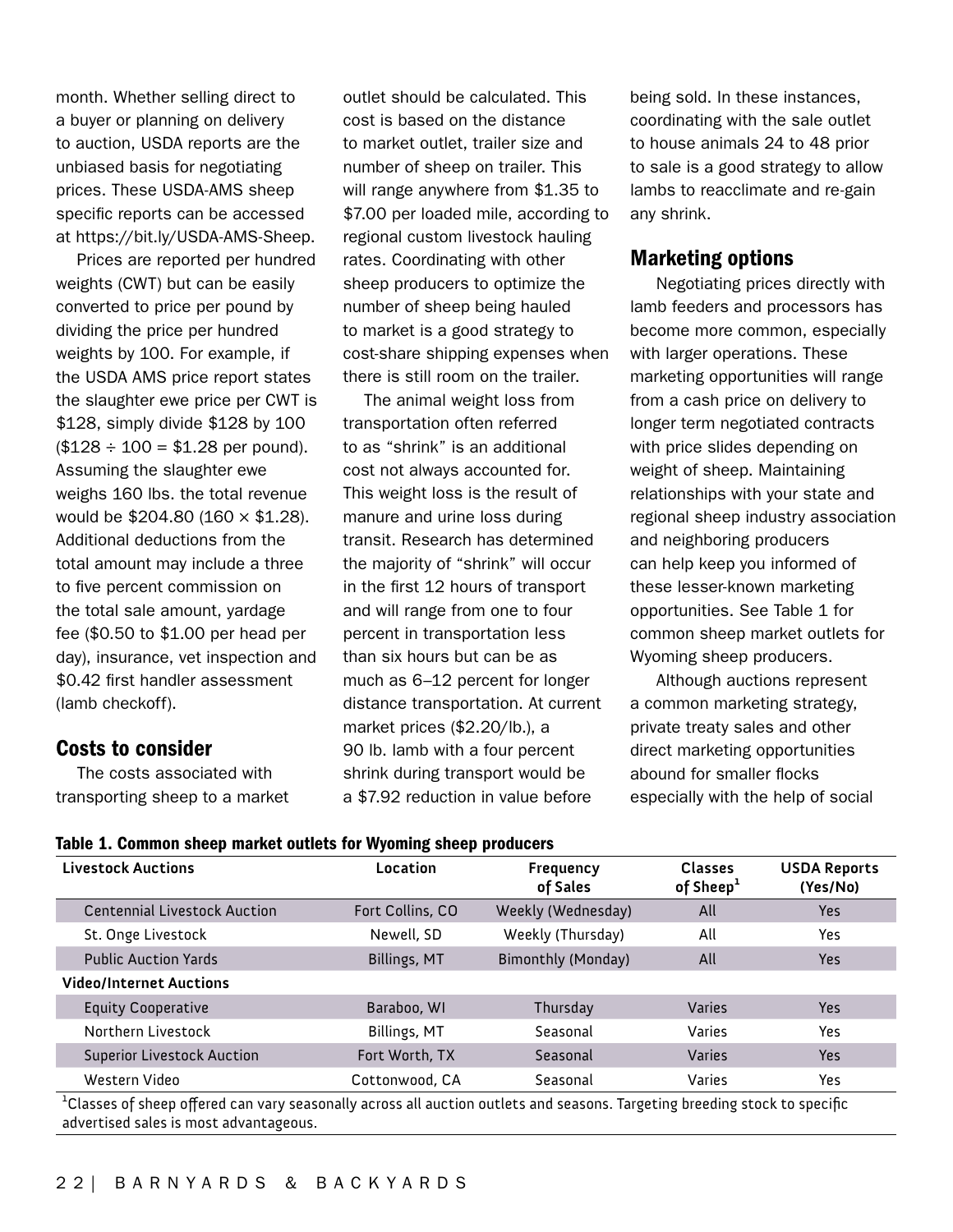media. These opportunities are especially advantageous for smaller flocks with unique breed-types and genetic quality that may not be valued at a larger auction outlet. Although recent policy changes have limited the ability of producers to market livestock through many social media platforms, there are still ways to indirectly advertise animals for sale. Where permissible, posting photos and accurate descriptions of sheep for sale on sheep production forums and state sheep associations can help attract interest from buyers. Additional follow-up correspondence regarding price and other logistics is best conducted directly between interested parties via phone or email. When directly selling, sellers and buyers do not have the

same degree of protection from fraudulent parties and efforts to verify identity of buyer through a third party are advisable. Be wary of buyers that insist on wiring funds.

Historically, seasonal increases in demand for lamb can affect the price received for live-animal sales. The Christmas holiday and Easter markets have historically been periods where demand for lamb is highest for traditional marketing strategies. Ideal market timing for an individual producer is determined by a combination of price expectation and cost of production. The seasonal price index is a tool to help understand the relative price expectation part of the equation (see Figure 1). According to USDA data compiled by the Livestock Marketing Information Center there is an

increase of six percent from August to November for 60 to 90 lb. lambs but a 22 percent increase from August to February. It is still critical, as an individual producer, to understand the differences in production costs associated with the different market timing decisions.

Like the "traditional" lamb market, the "ethnic market" is closely tied to a more specific set of religious holidays where lamb is frequently consumed. Timing the marketing of both ewes and lambs in advance of these specific holidays can often result in greater prices especially when located closer to larger ethnic communities (e.g., Denver metropolitan area). In addition to marketing strategies, adapting major on-farm production events such as lambing, weaning and culling of breeding stock



around these holidays can be economically strategic. Remember that a strength of the ethnic market is the demand for all classes of sheep (e.g., older ewes and rams, ram lambs, undocked lambs) that may be discounted by traditional commodity marketing channels. Building networks with ethnic communities

*Figure 1. Seasonal Price Index*